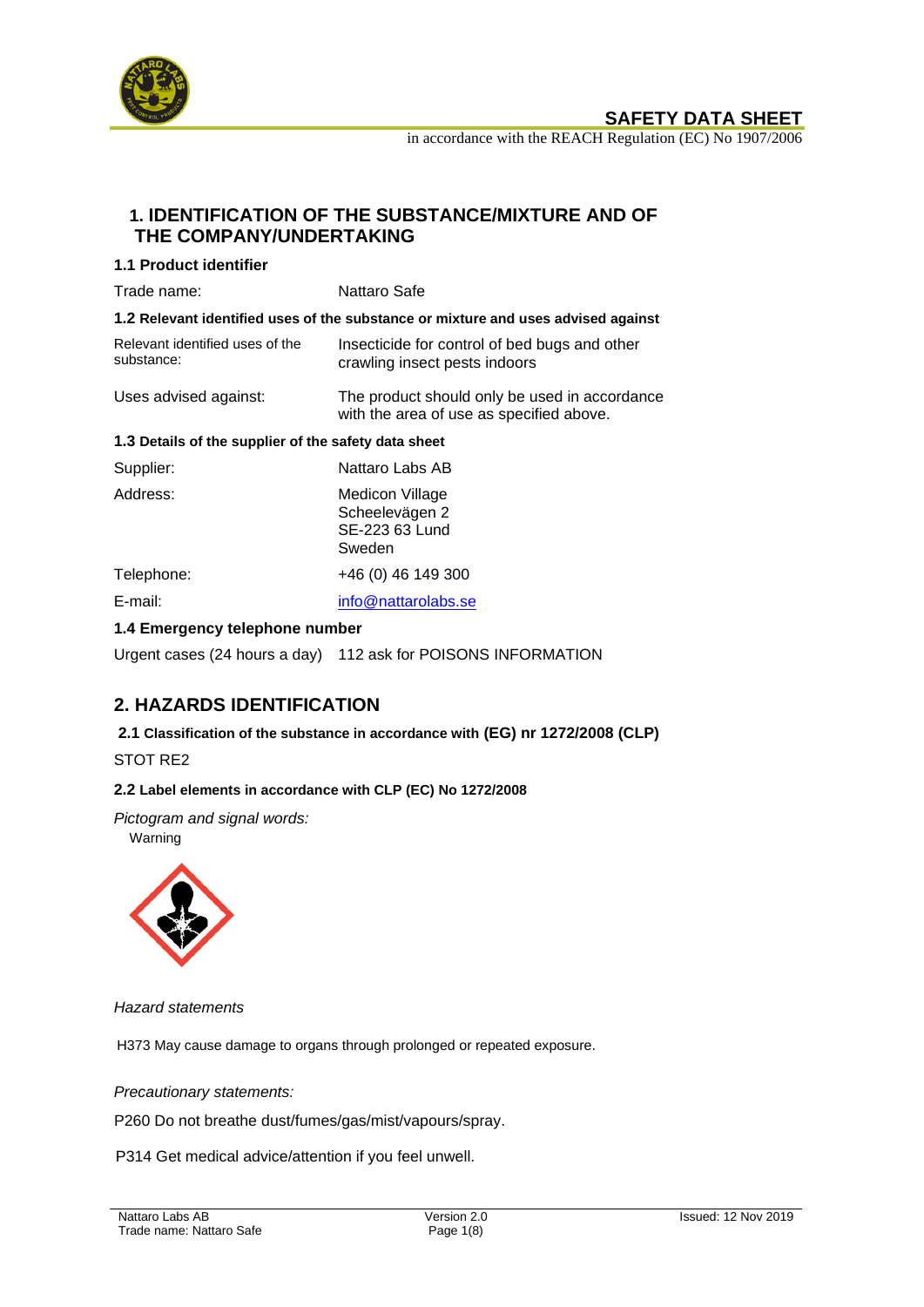

in accordance with the REACH Regulation (EC) No 1907/2006

P501 Dispose of contents as hazardous waste. Dispose of outer carton as general waste.

### **2.3 Other hazards**

| PBT-substance:            | N٥                        |
|---------------------------|---------------------------|
| vPvB-substance:           | N٥                        |
| Physical hazards.         | No information available. |
| Health hazards:           | No information available. |
| Environmental<br>hazards: | No information available. |

### **2.4 Authorisation (substance)**

See section 15.1.2 Authorisation and restrictions according to Annexes VII and VIII of REACH.

# **3. COMPOSITION/INFORMATION ON INGREDIENTS**

### **3.1 Substances**

| Substance          | CAS No                  | <i>Concentration</i> | Classification acc. to CLP (EC) No 1272/2008 |
|--------------------|-------------------------|----------------------|----------------------------------------------|
| Diatomaceous earth | $ 61790 - 53 - 2 100\%$ |                      | ISTOT RE2                                    |

# **4. FIRST AID MEASURES**

### **4.1 Description of first aid measures**

| Inhalation:        | In the event of coughing or dryness in the nasal passage, clear the nose of the dust<br>and seek fresh air.                                                                                                       |
|--------------------|-------------------------------------------------------------------------------------------------------------------------------------------------------------------------------------------------------------------|
| Skin contact:      | Remove contaminated clothing and shoes. Wash the skin with soap and water.                                                                                                                                        |
| Contact with eyes: | Rinse immediately with a gentle jet of water or eye-rinsing fluid. Remove any<br>contact lenses. Avoid rubbing the eyes, the powder is abrasive. If symptoms<br>persist, contact a doctor/seek medical attention. |
| Ingestion:         | Rinse the mouth. Drink plenty of water.                                                                                                                                                                           |
|                    | 4.2 Most important symptoms and effects, both acute and delayed                                                                                                                                                   |
| Symptoms:          | The product may give rise to irritation in the eyes on contact through mechanical<br>action. Dryness/irritation in the throat in case of ingestion.                                                               |
| Acute effects:     | No information available.                                                                                                                                                                                         |
| Delayed effects.   | No information available.                                                                                                                                                                                         |
|                    | 4.3 Indication of any immediate medical attention and special treatment needed                                                                                                                                    |
|                    | Coocialimmediate medical Mejofermation evolution                                                                                                                                                                  |

Special/immediate medical attention No information available.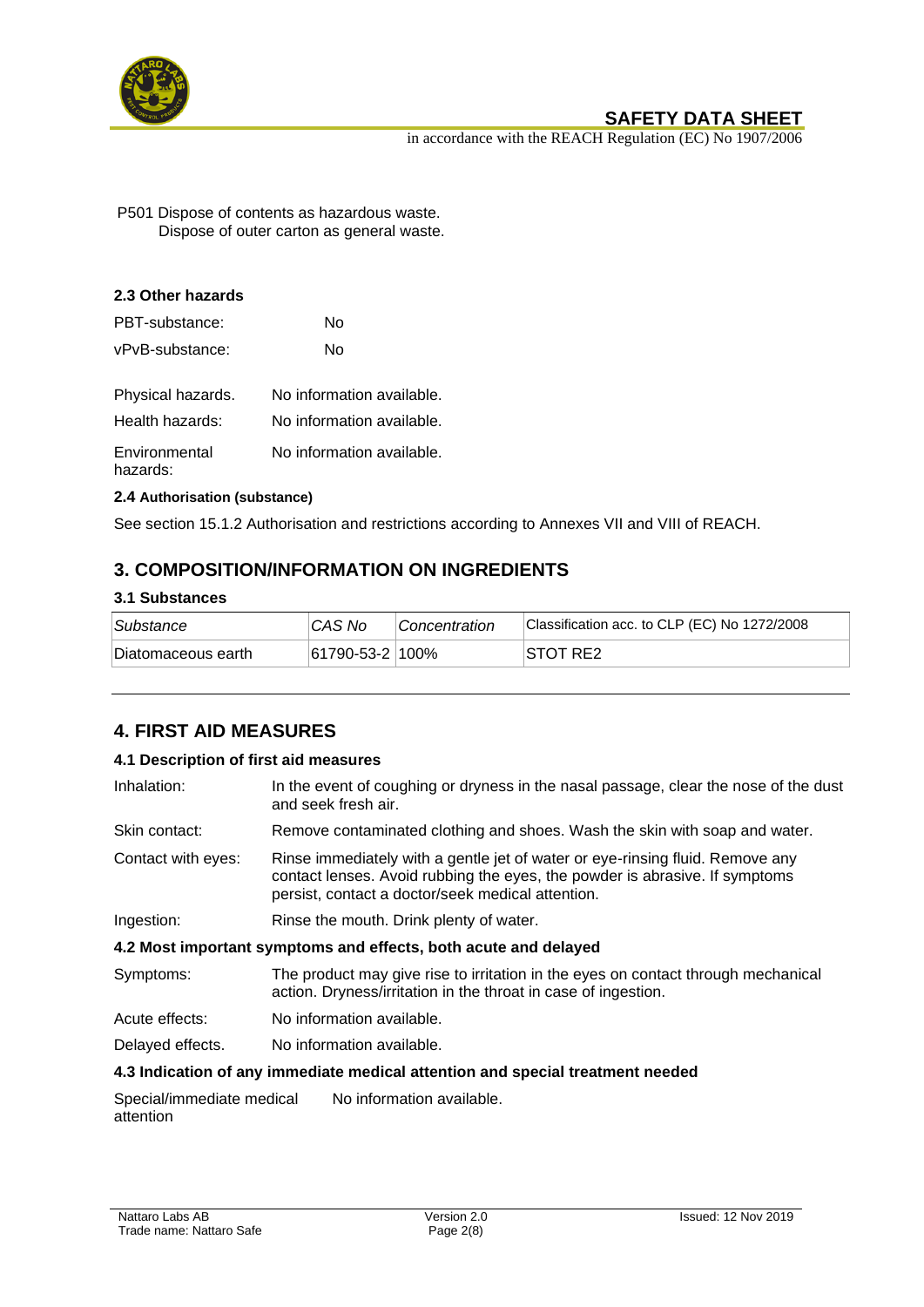

.

## **SAFETY DATA SHEET**

in accordance with the REACH Regulation (EC) No 1907/2006

# **5. FIREFIGHTING MEASURES**

### **5.1 Extinguishing media**

The product is not flammable. Extinguishing agents should be chosen in consideration of fire in the surrounding area.

#### **5.2 Special hazards arising from the substance or mixture**

### No information available.

### **5.3 Advice for firefighters**

No particular advice. General considerations in firefighting are applicable

Evacuate in accordance with fire procedures. Move containers away from the scene of the fire if this can be done without risk. Avoid inhaling fumes. Adequate protective equipment should be used in all firefighting. Full-cover protective equipment and fresh-air mask are recommended.

# **6. ACCIDENTAL RELEASE MEASURES**

#### **6.1 Personal precautions, protective equipment and emergency procedures**

*Personal protective equipment*: Avoid contact with the eyes and dust-creating handling. Use face mask or breathing protection if necessary.

#### **6.2 Environmental precautions**

*General measures:* use the spillage for the purpose if possible.

#### **6.3 Methods and material for containment and cleaning up**

No containment is required. Collect the product mechanically or using a vacuum cleaner. A contaminated surface may need to be washed off with water.

#### **6.4 Reference to other sections**

Further information on choice of personal protective equipment can be found in section 7. See section 13 Disposal considerations for information on disposal of spillages.

## **7. HANDLING AND STORAGE**

#### **7.1 Precautions for safe handling**

Avoid dust-creating handling and contact with the eyes. Wash hands after work has finished. Use in wellventilated areas.

#### **7.2 Conditions for safe storage, including any incompatibilities**

Store in a dry place. Store product closed and only in original packing. Do not store together with alkaline solutions, basic oxides or hydrogen fluoride.

#### **7.3 Specific end use(s)**

Exposure scenario NO, not applicable. See section 15.2

## **8. 8. EXPOSURE CONTROLS/PERSONAL PROTECTION**

This section is intended for professional activity and working-environment exposure for professional users.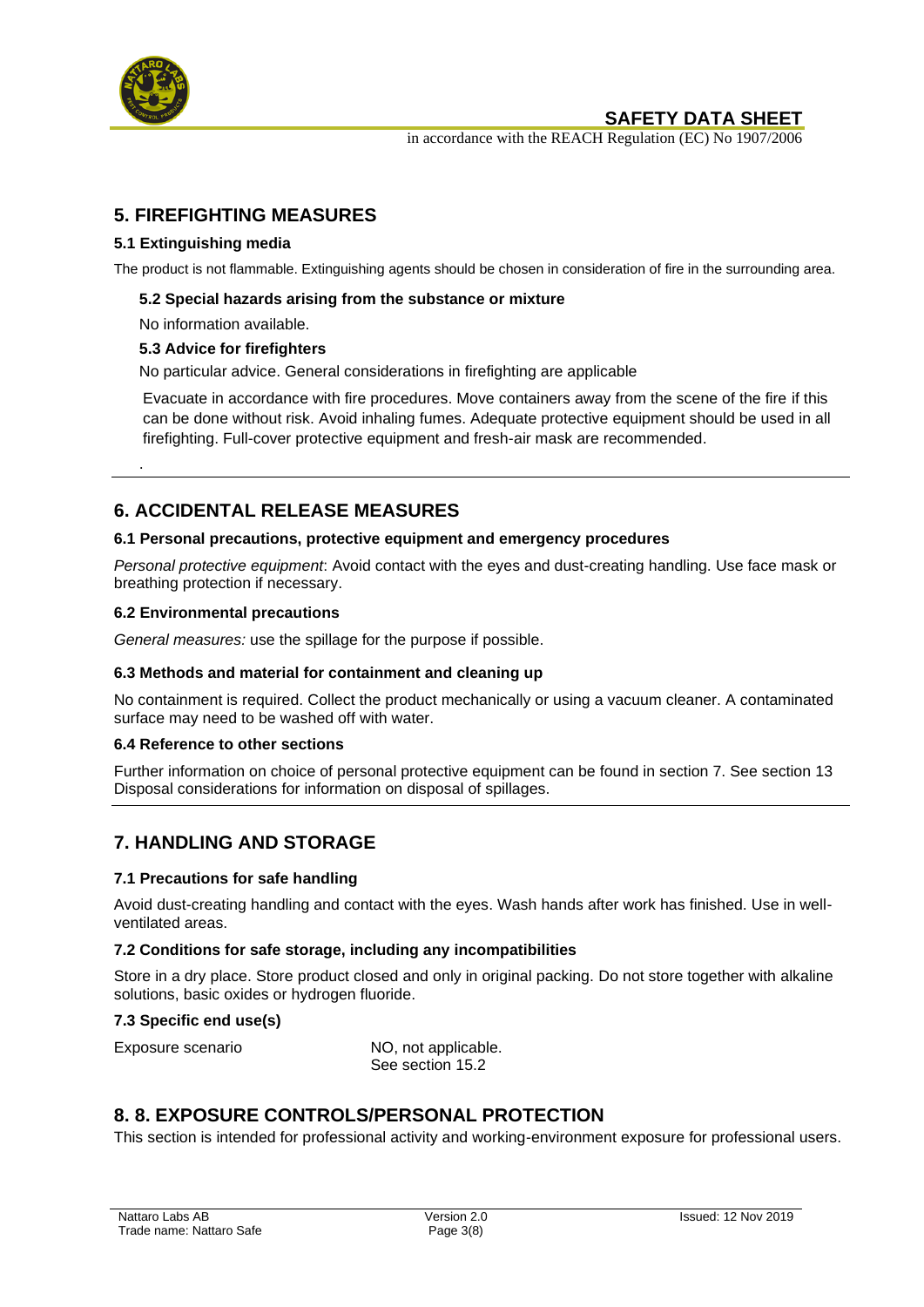

Г

# **SAFETY DATA SHEET**

in accordance with the REACH Regulation (EC) No 1907/2006

### **8.1 Control parameters**

8.1.1 National occupational exposure limits or EC limit values

| National occupational | Yes, see table below |
|-----------------------|----------------------|
| exposure limit values |                      |
| Guide EC limit values | N٥                   |

Guide EC limit values :

| Occupational exposure limit values (Sweden, AFS 2018:1) |         |                                                           |                          |                                     |
|---------------------------------------------------------|---------|-----------------------------------------------------------|--------------------------|-------------------------------------|
| Substance                                               | CAS no. | Type of exposure                                          | Value                    | Classification CLP (EG)nr 1272/2008 |
| Cristobalite<br>quartz                                  |         | 14808-60-7 8h exposure threshold value<br>Respirable dust | $0.05 \,\mathrm{mg/m^3}$ | Carc. Cat. 1A; H350                 |

### **8.2 Exposure controls**

Consumer product: For personal protective equipment see section 7 and the product label.

*Environmental exposure controls:* no special requirements. See sections 6.2 and 13 for more information.

# **9. PHYSICAL AND CHEMICAL PROPERTIES**

### **9.1 Information on basic physical and chemical properties**

| <b>Parameter</b>                                                     | Value             | <b>Method/Note</b>                                  |
|----------------------------------------------------------------------|-------------------|-----------------------------------------------------|
| Form:                                                                | Solid, powder     |                                                     |
| Colour:                                                              | White-yellowish   |                                                     |
| Odour:                                                               | <b>Odourless</b>  |                                                     |
| pH-value:                                                            | $3 - 7$           | 10% suspension                                      |
| Melting-/freezing point:                                             | $>1710^{\circ}$ C | The substance is converted to<br>crystalline silica |
| Flammable                                                            | Non-combustible   |                                                     |
| Upper/lower flammability limit Not explosive<br>or explosive limit:: |                   |                                                     |
| Relative density:                                                    |                   |                                                     |
| Solubility in water:                                                 | Insoluble         |                                                     |
| Explosivity:                                                         | Not explosive     |                                                     |
| Oxidising properties:                                                | Non-oxidising     |                                                     |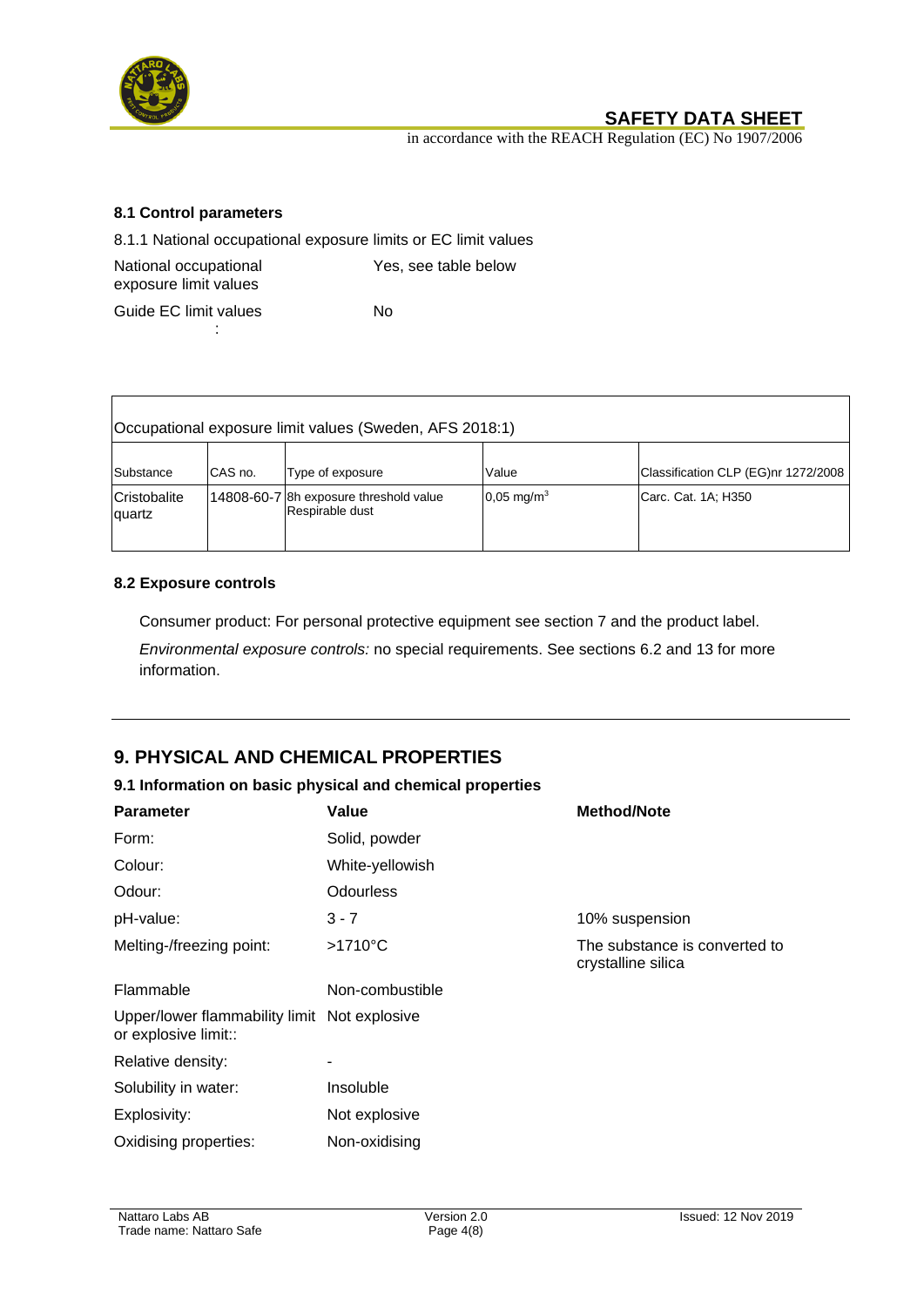

in accordance with the REACH Regulation (EC) No 1907/2006

#### **9.2 Other information**

No information available

# **10. STABILITY AND REACTIVITY**

### **10.1 Reactivity**

Stable under normal and recommended conditions.

### **10.2 Chemical stability**

Stable in recommended storage and handling.

#### **10.3 Possibility of hazardous reactions**

No decomposition when used under normal conditions.

#### **10.4 Conditions to avoid**

Strong heat

#### **10.5 Incompatible materials**

None known

#### **10.6 Hazardous decomposition products**

See also subsection 10.1 to 10.5. See also section 5.2.

## **11. TOXICOLOGICAL INFORMATION**

#### **11.1 Information on toxicological effects**

This section is intended for medical personnel, professionals in the field of the working environment and toxicologists.

#### 11.1.1 SUBSTANCE - INFORMATION ON HAZARD CLASSES

#### **Acute toxicity:**

Ingestion: No information available. May irritate the mouth, throat and stomach if large quantities are ingested.

Skin contact: No information available. May cause desiccation in prolonged contact with the skin.

Inhalation: No information available. May cause dryness in the nasal passage and congestion in the upper respiratory tract when dust particles are inhaled. See Note 1 below

| to the skin/eyes:                   | <b>Corrosive/irritating</b> No. See Note 1 below.                                |
|-------------------------------------|----------------------------------------------------------------------------------|
| <b>Sensitisation:</b>               | No information available. See Note 1 below.                                      |
| <b>Mutagenicity:</b>                | No information available. See Note 1 below.                                      |
| Carcinogenicity:                    | No information available. See Note 1 below.                                      |
| <b>Toxicity to</b><br>reproduction: | No information available. See Note 1 below.                                      |
|                                     | Other information: Natural diatomaceous earth contains <0,1% crystalline quartz. |
| Note 1                              | The product is not classified according to CLP (EC) No 1272/2008                 |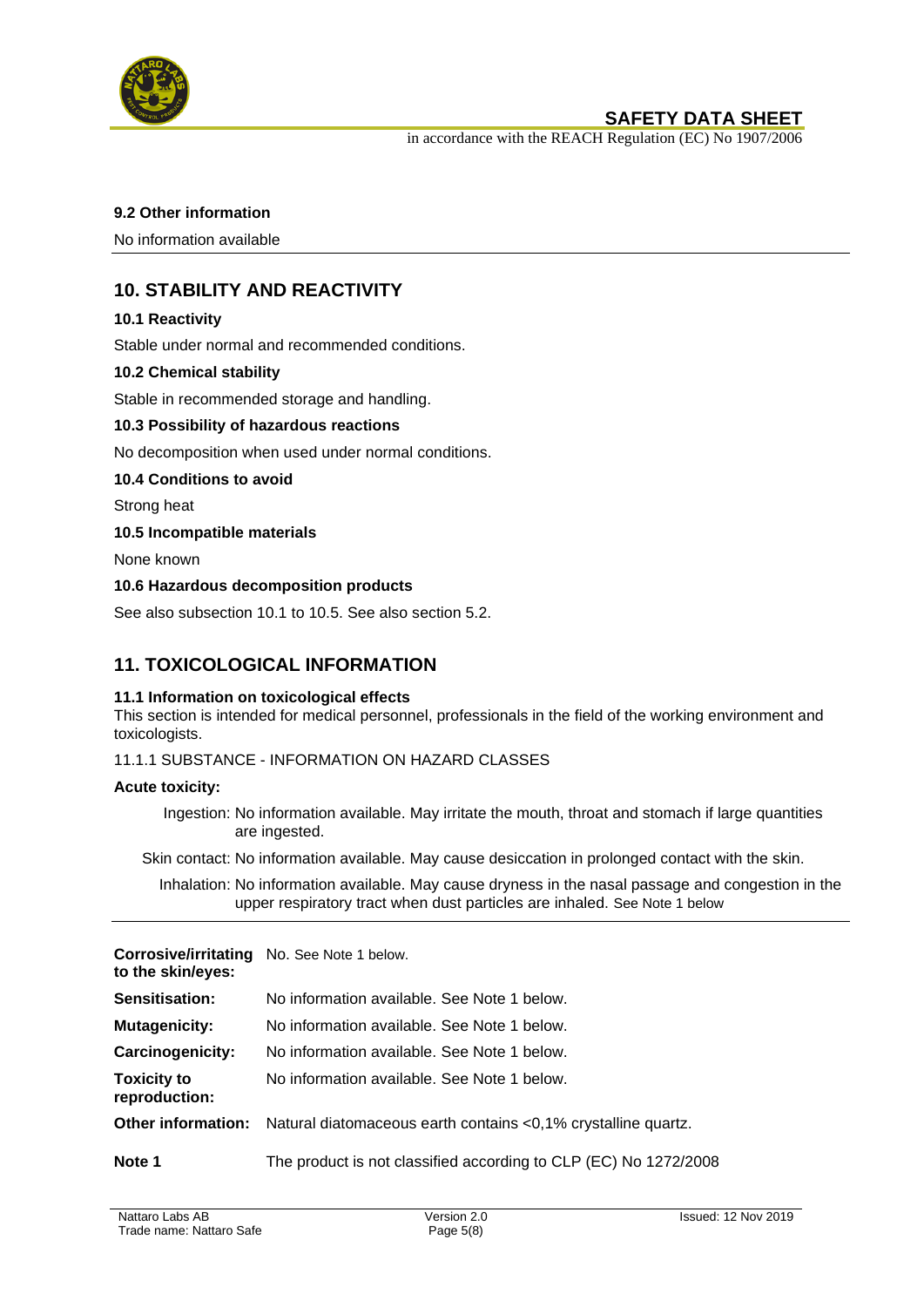

### **SAFETY DATA SHEET**

in accordance with the REACH Regulation (EC) No 1907/2006

## **12. ECOLOGICAL INFORMATION**

Summary: The product is not expected to pose any danger to the aquatic or soil environment in the short or long term. Diatomaceous earth is a commonly occurring earth mineral in the environment/nature.

#### **12.1 Toxicity**

| Substance | <b>Studies and Exposure Result</b><br>time |        | Method Note |  |
|-----------|--------------------------------------------|--------|-------------|--|
| $\sim$    |                                            | $\sim$ |             |  |

#### **12.2 Persistence and degradability**

| Biotic degradability:  | Not relevant. Inert substance. |
|------------------------|--------------------------------|
| Abiotic degradability: | Not relevant. Inert substance. |

#### **12.3 Bioaccumulative potential**

log Kow- and/or BCF value: Not applicable to inorganic/inert substance.

#### **12.4 Mobility in soil**

Based on the substance's physicochemical properties, the product is expected principally to be distributed to sediment in the aquatic environment.

#### **12.5 Results of PBT- and vPvB assessment**

| PBT-ämne:  | <b>NOT APPLICABLE</b> |
|------------|-----------------------|
| vPvB-ämne: | NOT APPLICABLE        |

#### **12.6 Other adverse effects**

No information available

## **13. DISPOSAL CONSIDERATIONS**

#### **13.1 Waste treatment methods**

#### 13.1.1 CLASSIFICATION OF WASTE

Hazardous waste: **YES**

Waste type and handling (residual product) The tape and content of diatomaceous earth should be disposed as hazardous waste.

Waste type and handling (packaging) Outer package (carton) can be handled in the recycling scheme for the type of material concerned.

## **14. TRANSPORT INFORMATION**

Hazardous goods NO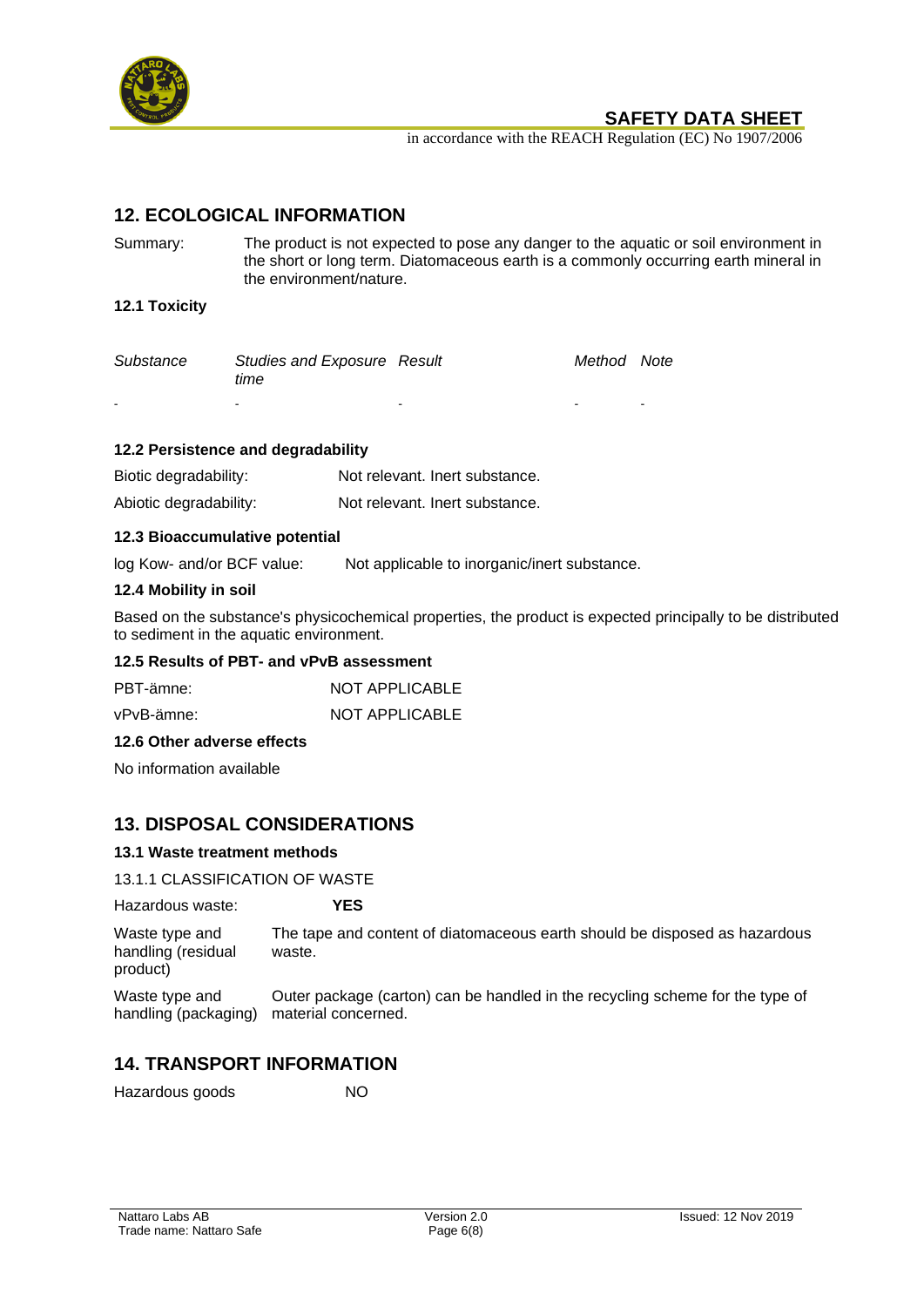

**SAFETY DATA SHEET** 

in accordance with the REACH Regulation (EC) No 1907/2006

# **15 REGULATORY INFORMATION**

**15.1 Safety, health and environmental regulations/legislation specific for the substance or mixture**

15.1.1 GENERAL PROVISIONS APPLICABLE TO SAFETY, HEALTH AND THE ENVIRONMENT

Information on applicable provisions: The product is covered by general legislation and regulations such as:

Environmental Code (1998:808) Chapter 14 Chemical products and biochemical organisms. Ordinance (2008:245) on chemical products and biotechnical organisms. Ordinance (2000:338) on biocidal products. KIFS 2008:2 chemical products and biotechnical organisms Regulation (EC) No 1907/2006 concerning the Registration, Evaluation, Authorisation and Restriction of Chemicals (REACH) Regulation (EC) No 1272/2008 on classification, labelling and packaging of substances and mixtures (CLP). Directive 98/8/EC concerning the placing of biocidal products on the market. Regulation (EU) No 528/2012 concerning the making available on the market and use of biocidal products. Regulation (EC) No 1451/2007 on the second phase of the 10-year work programme (active substances – biocidal products)

Working environment: Occupational Exposure Limit Values (AFS 2018:1, Sweden)

External environment: -

Safety:

15.1.2 AUTHORISATION AND RESTRICTIONS IN ACCORDANCE WITH ANNEXES VII AND VIII OF **REACH** 

| Authorisation (substance) |  | NO. |
|---------------------------|--|-----|
|---------------------------|--|-----|

Restriction (substance/mixture): NO

15.1.3 15.1.3 PACKAGING REQUIREMENTS FOR CONSUMER PRODUCTS IN ACCORDANCE WITH CLP (EC) no 1272/2008.

| Consumer product:          | <b>YES</b> |
|----------------------------|------------|
| Chil-proof closure:        | NO.        |
| Tactile warning of danger: | NO.        |

### **15.2 Chemical safety assessment**

| Chemical safety review | NO. Not<br>required under     |
|------------------------|-------------------------------|
|                        | Article 37 of<br><b>REACH</b> |
|                        | Regulation                    |